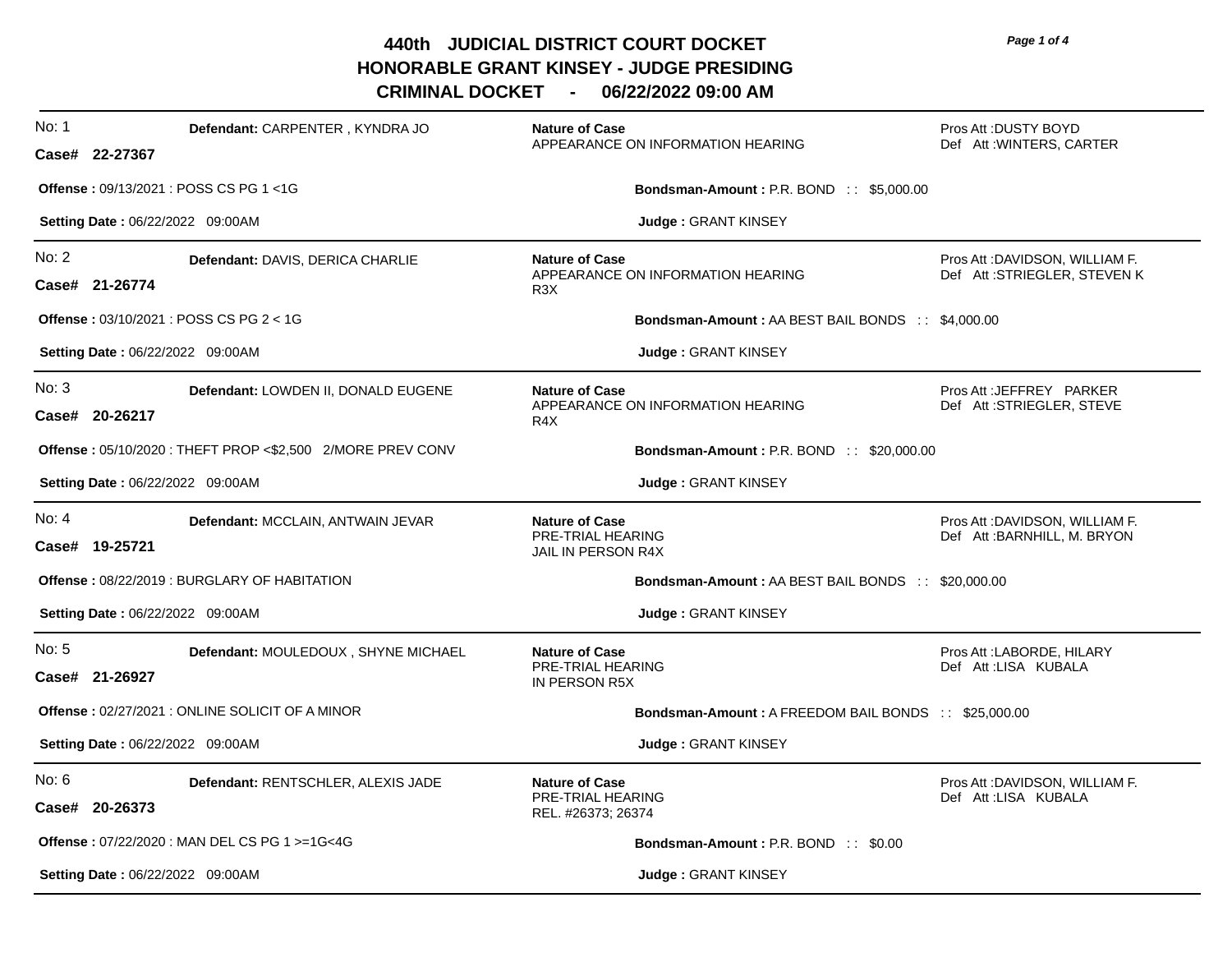**440th JUDICIAL DISTRICT COURT DOCKET HONORABLE GRANT KINSEY - JUDGE PRESIDING** 

**CRIMINAL DOCKET - 06/22/2022 09:00 AM**

| No: 7  | Defendant: RENTSCHLER, ALEXIS JADE<br>Case# 20-26374   | <b>Nature of Case</b><br>PRE-TRIAL HEARING<br>REL. #26373; 26374               | Pros Att :DAVIDSON, WILLIAM F.<br>Def Att:LISA KUBALA           |
|--------|--------------------------------------------------------|--------------------------------------------------------------------------------|-----------------------------------------------------------------|
|        | Offense: 07/22/2020 : UNL POSS FIREARM BY FELON        | <b>Bondsman-Amount: P.R. BOND:: \$0.00</b>                                     |                                                                 |
|        | Setting Date: 06/22/2022 09:00AM                       | Judge: GRANT KINSEY                                                            |                                                                 |
| No: 8  | Defendant: SHELTON, RAY NIM<br>Case# 22-27369          | <b>Nature of Case</b><br>APPEARANCE ON INFORMATION HEARING                     | Pros Att: DUSTY BOYD<br>Def Att:                                |
|        | Offense: 01/26/2022 : POSS CS PG 1 >=1G<4G             | <b>Bondsman-Amount: :: \$0.00</b>                                              |                                                                 |
|        | Setting Date: 06/22/2022 09:00AM                       | Judge: GRANT KINSEY                                                            |                                                                 |
| No: 9  | Defendant: TRAN, HOWIE VAN<br>Case# 21-26716           | <b>Nature of Case</b><br>PRE-TRIAL HEARING                                     | Pros Att : LABORDE, HILARY<br>Def Att: BARNHILL, M. BRYON       |
|        | Offense: 08/01/2017 : INDECENCY W/CHILD SEXUAL CONTACT | Bondsman-Amount: A FREEDOM BAIL BONDS :: \$30,000.00                           |                                                                 |
|        | Setting Date: 06/22/2022 09:00AM                       | Judge: GRANT KINSEY                                                            |                                                                 |
| No: 10 | Defendant: WHITT, OLIVIA ARIEL<br>Case# 21-26963       | <b>Nature of Case</b><br>APPEARANCE ON INFORMATION HEARING<br>R <sub>2</sub> X | Pros Att : DAVIDSON, WILLIAM F.<br>Def Att : BARNHILL, M. BRYON |
|        | Offense: 07/15/2021 : POSS CS PG 1 <1G                 | <b>Bondsman-Amount: :: \$5,000.00</b>                                          |                                                                 |
|        | Setting Date: 06/22/2022 09:00AM                       | Judge: GRANT KINSEY                                                            |                                                                 |
| No: 11 | Defendant: WOOD, AARON THOMAS<br>Case# 22-27368        | <b>Nature of Case</b><br>APPEARANCE ON INFORMATION HEARING                     | Pros Att: DUSTY BOYD<br>Def Att: STRIEGLER, STEVE               |
|        | Offense: 09/13/2021 : POSS CS PG 1 <1G                 | <b>Bondsman-Amount: AA BEST BAIL BONDS :: \$5,000.00</b>                       |                                                                 |
|        | <b>Setting Date: 06/22/2022 09:00AM</b>                | <b>Judge: GRANT KINSEY</b>                                                     |                                                                 |

*Page 2 of 4*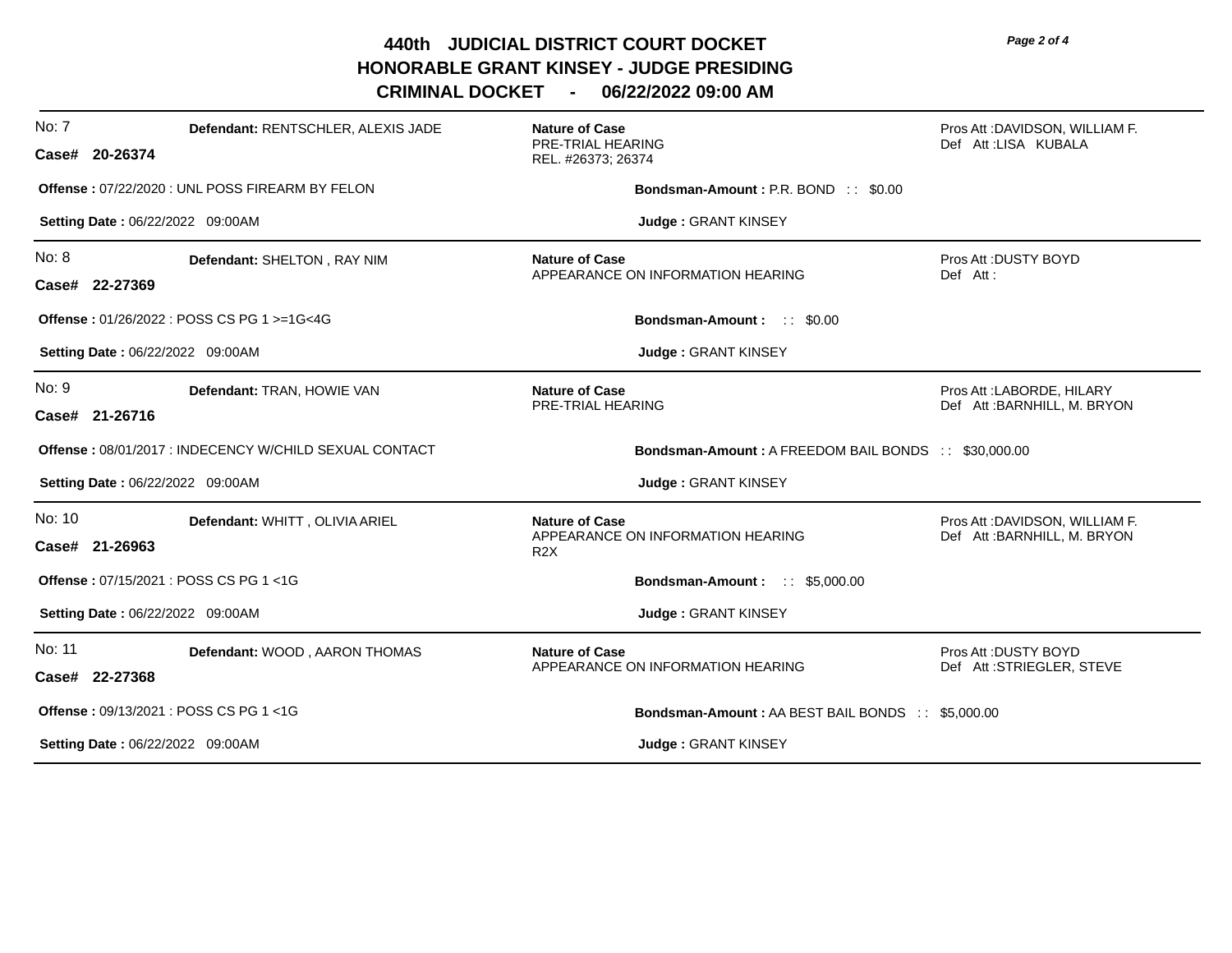**440th JUDICIAL DISTRICT COURT DOCKET HONORABLE GRANT KINSEY - JUDGE PRESIDING** 

**CRIMINAL DOCKET - 06/22/2022 10:30 AM**

| No: 12                                  | Defendant: JASKOT, DAWN MARIE                                | <b>Nature of Case</b>                                    | Pros Att :DAVIDSON, WILLIAM F.                              |
|-----------------------------------------|--------------------------------------------------------------|----------------------------------------------------------|-------------------------------------------------------------|
| Case# 22-27371                          |                                                              | APPEARANCE ON INFORMATION HEARING                        | Def Att: HALL, BILLY RAY                                    |
|                                         | Offense: 01/07/2021 : POSS CS PG 1 <1G                       | <b>Bondsman-Amount: AA BEST BAIL BONDS :: \$8,000.00</b> |                                                             |
| <b>Setting Date: 06/22/2022 10:30AM</b> |                                                              | <b>Judge: GRANT KINSEY</b>                               |                                                             |
| No: 13                                  | Defendant: STEPHENSON, CHAD ERIC                             | <b>Nature of Case</b>                                    | Pros Att:                                                   |
| Case# 17-23900                          |                                                              | <b>CONTESTED MTR HEARING</b>                             | Def Att: PRUEITT, JANET                                     |
|                                         | <b>Offense: 09/29/2016: THEFT PROP &gt;=\$2,500&lt;\$30K</b> |                                                          | <b>Bondsman-Amount: A FREEDOM BAIL BONDS :: \$20,000.00</b> |
|                                         | <b>Setting Date: 06/22/2022 10:30AM</b>                      | <b>Judge: GRANT KINSEY</b>                               |                                                             |

*Page 3 of 4*